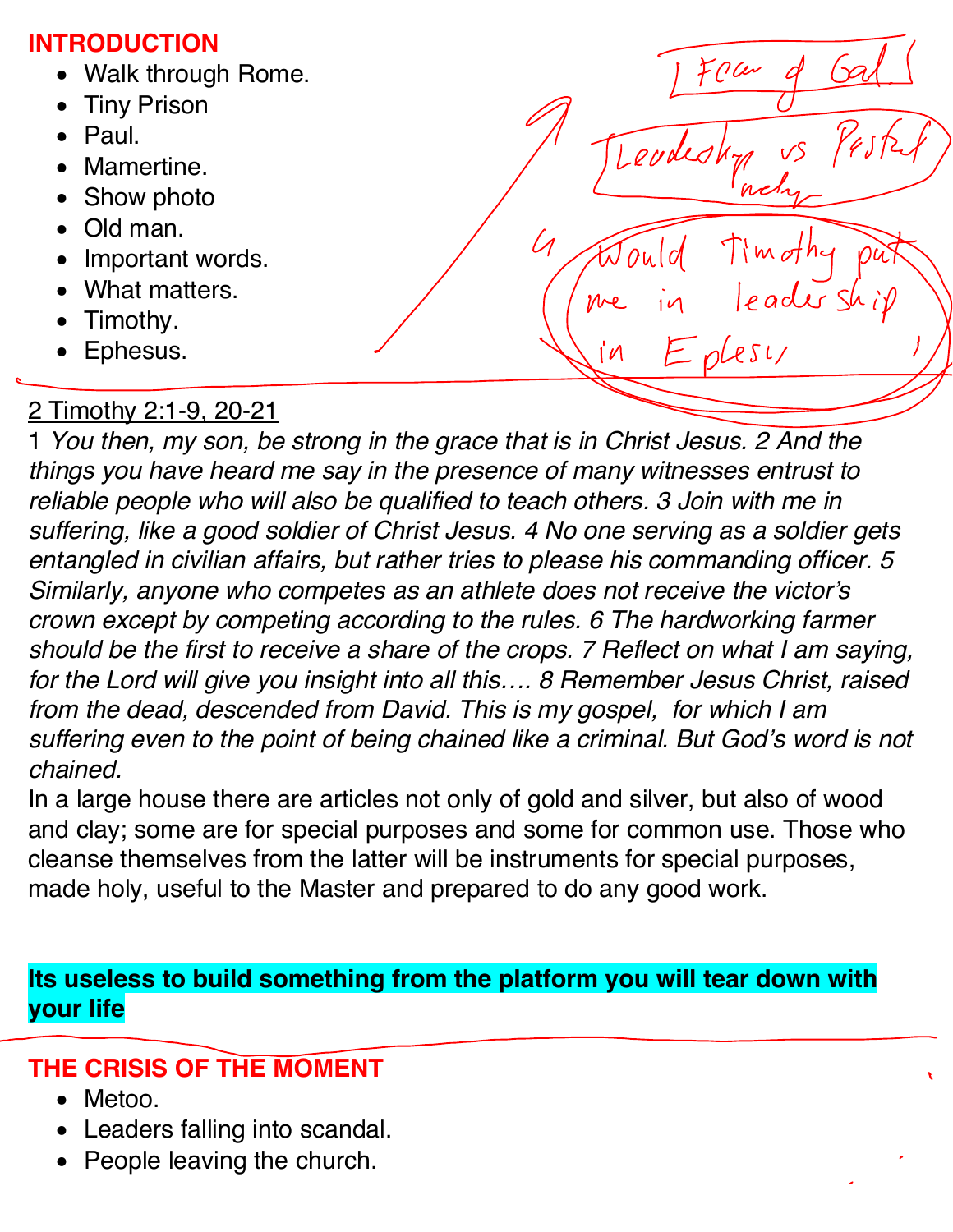- Who can you even trust?
- Rise and Fall of Mars Hill Hybels. MacDonald, Ravi, Carl Lentz

Metaphas Matt

#### **1-THE KIND OF PEOPLE GOD IS LOOKING FOR**

**1** *You then, my son, be strong in the grace that is in Christ Jesus. 2 And the things you have heard me say in the presence of many witnesses entrust to reliable people who will also be qualified to teach others.*

**A. THOSE WHO HE CAN TRUST** *ENTRUST*

Priser Fen 9

**Paratithēmi (entrust) is here an imperative and carries the idea of depositing something valuable for safekeeping.**

---THEY CAN PASS THIS ON TO OTHERS. ---THEY HAVE A VISION.

When I first moved to New York and was planting David Nicholas would call me everyweek.

Who have you shared the gospel with?

- **B. THOSE WHO ARE RELIABLE**
	- Consistent.
	- Prioritize.
	- Hustle
	- Whatever it takes.

When I was first being discipled and I was inconsistent. Late, busy, distracted, last minute bailing things like that.

God can do anything with your life, but if you are inconsistent and unreliable, you will squander your inheritance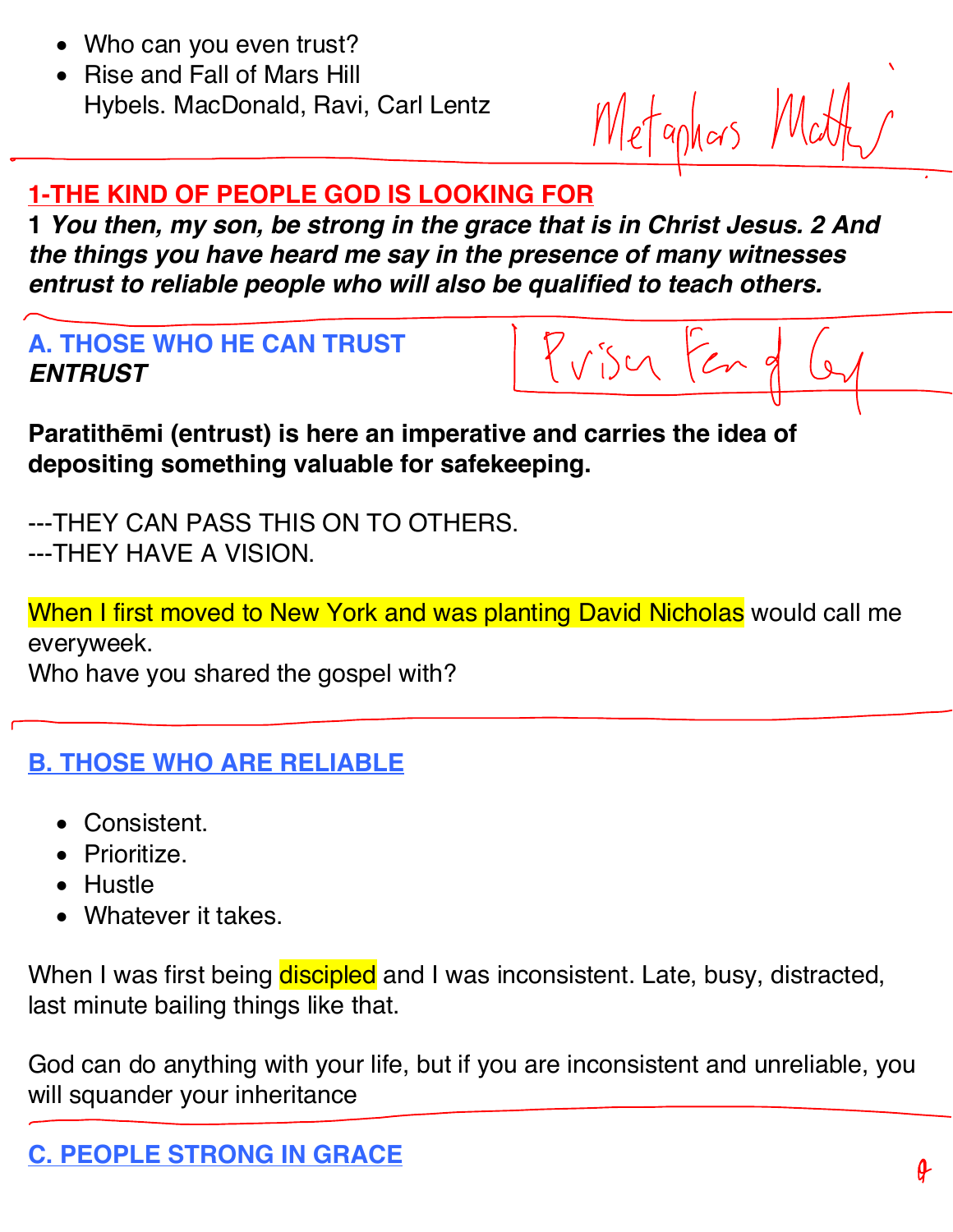#### **Be Strong in grace.**

**The verb be strong is also passive, however, indicating that the source of Timothy's strength was not in himself but in the grace that is in Christ Jesus. A somewhat better rendering would be, "by means of the grace that is in Christ Jesus.**

- Don't neglect the gift of God that is in you.
- Fan into flame the gift that is in you

## **2-THE KIND OF LIVES THEY LIVE** *"Join me in suffering"*

METAMA

## *A. SOLDIER.*

*V3. Join with me in suffering, like a good soldier of Christ Jesus. 4 No one serving as a soldier gets entangled in civilian affairs, but rather tries to please his commanding officer.*

## **SOLDIER**

In Roman army, serve 20 years, could not marry.

- Had legion tattooed on them.
- Commitment.
- Could not abandon or desert.
- the Roman code of Theodosius: "We forbid men engaged in military service to engage in civilian occupations."

## **FOCUS**

- courage,
- commitment,
- sacrifice.

# **ENEMY**

**Our need to villainize. Politics. Business. Groups. Beliefs, Ideologies.**

- Satan wants to destroy people.
- He wants to steal the seed of the gospel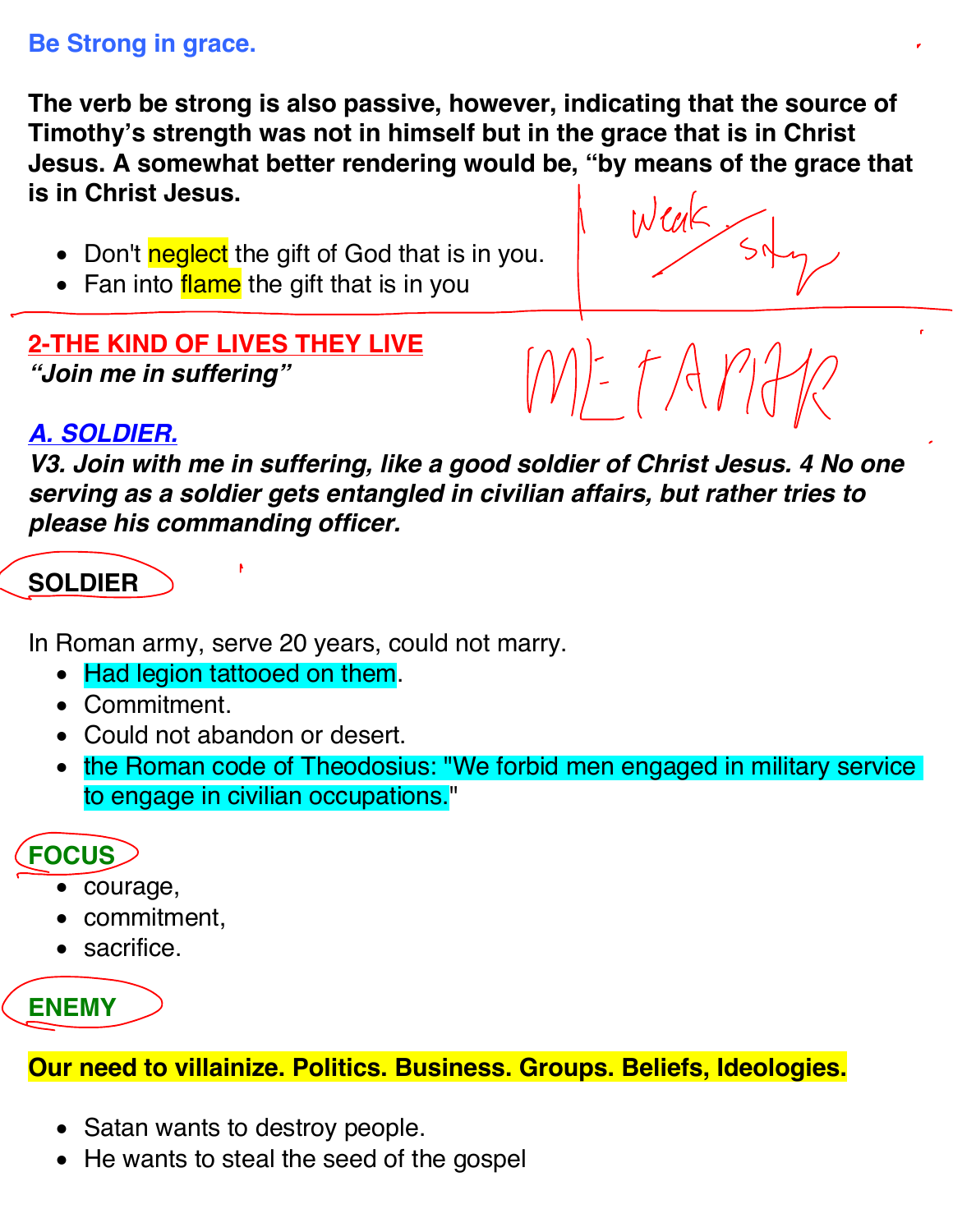- He wants to create shame and guilt and accuse
- He wants to blind the eyes of people to the gospel of Jesus
- He wants his own kingdom

*For though we live in the world, we do not wage war as the world does. The weapons we fight with are not the weapons of the world. On the contrary, they have divine power to demolish strongholds. We demolish arguments and every pretension that sets itself up against the knowledge of God, and we take captive every thought to make it obedient to Christ.* 2 Corinthians 3

**GAME.**

**ENTANGLED Entangle himself translates a passive form of emplekō, which literally means to weave.**

**Please his commanding officer.**

**ENTANGLED IN TRIVIALITIES**

100 hars

**ENTANGLED IN THE FEAR OF MAN**

**Desire for the approval and affirmation of man is one of the marks of the fall.**

**Desire for the approval and affirmation of the Father is the mark of the Christian.**

**SOLDIER OR CIVILIAN IN THE KINGDOM OF GOD.**

**The Hurt Locker**

**Find people willing to live like soldiers.**

## *B. ATHLETE. VICTORY*

*V5 Similarly, anyone who competes as an athlete does not receive the victor's crown except by competing according to the rules*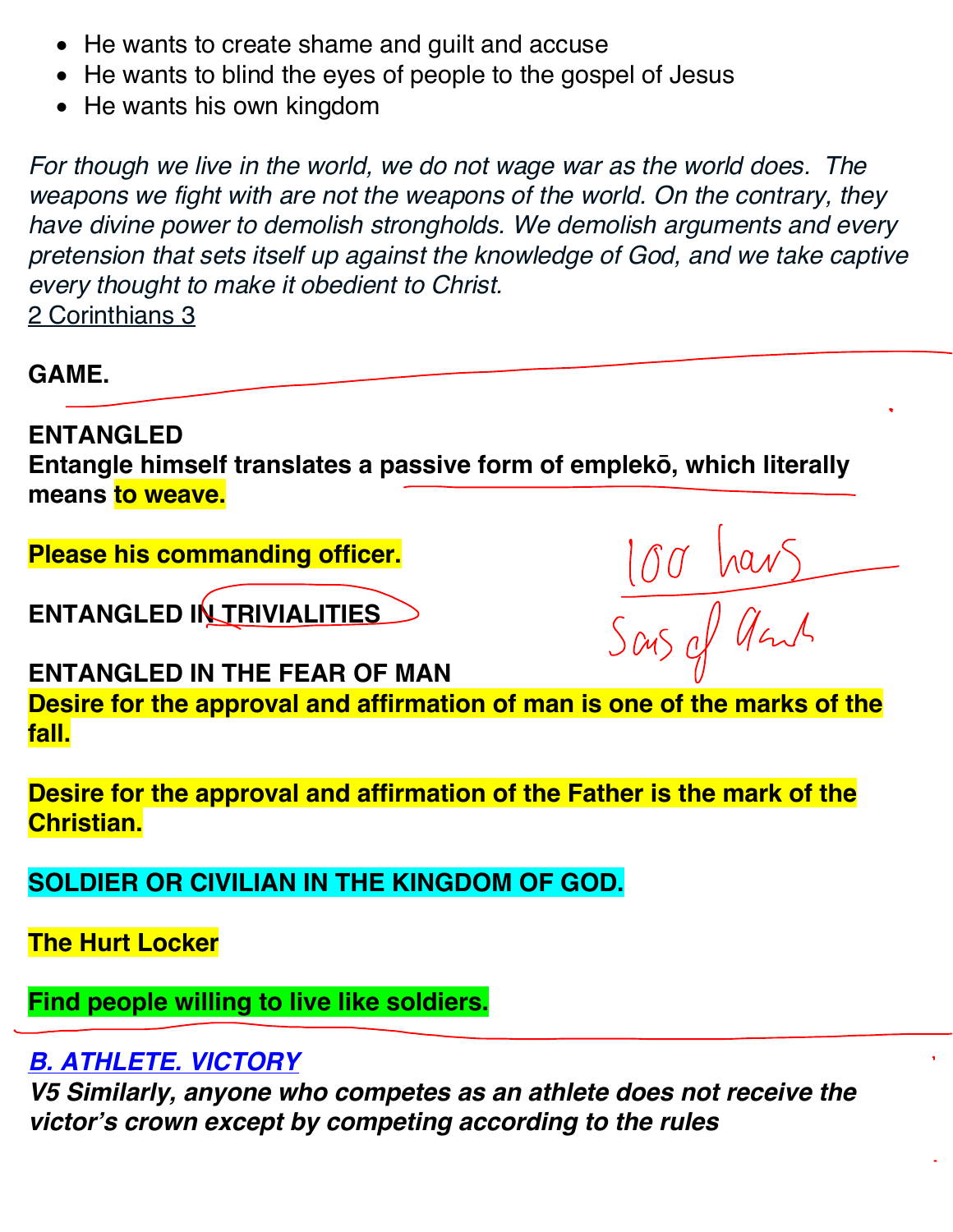#### *2:5 competing according to the rules. Athletes were pledged by oath to ten months of intense discipline preceding their participation in the Olympic games. Isthmain games nearby.*

In the Greek games

- First, he had to be a true-born Greek.
- Second, he had to prepare at least ten months for the games and swear to that before a statue of Zeus.
- Third, he had to compete within the specific rules for a given event.
- To fail in any of those requirements meant automatic disqualification.

# **SECRECY**

**Prayer.** (Sinkhole) Life just collapses.

*However we may understand the details, there can be no doubt, on the biblical picture of human life that we were meant to be inhabited by God and to live by a power beyond ourselves. Human problems cannot be solved by human means. Human life can never flourish unless it pulses with the immeasurable greatness of His power for us who believe. But only constant students of Jesus will be given adequate power to fulfill their calling to be Gods person for their time and their place in this world. They are the only ones who develop the character that makes it safe to have such power.* Dallas Willard.

## *HOW ARE YOU DISQUALIFIED?*

- *Porn*
- *Money*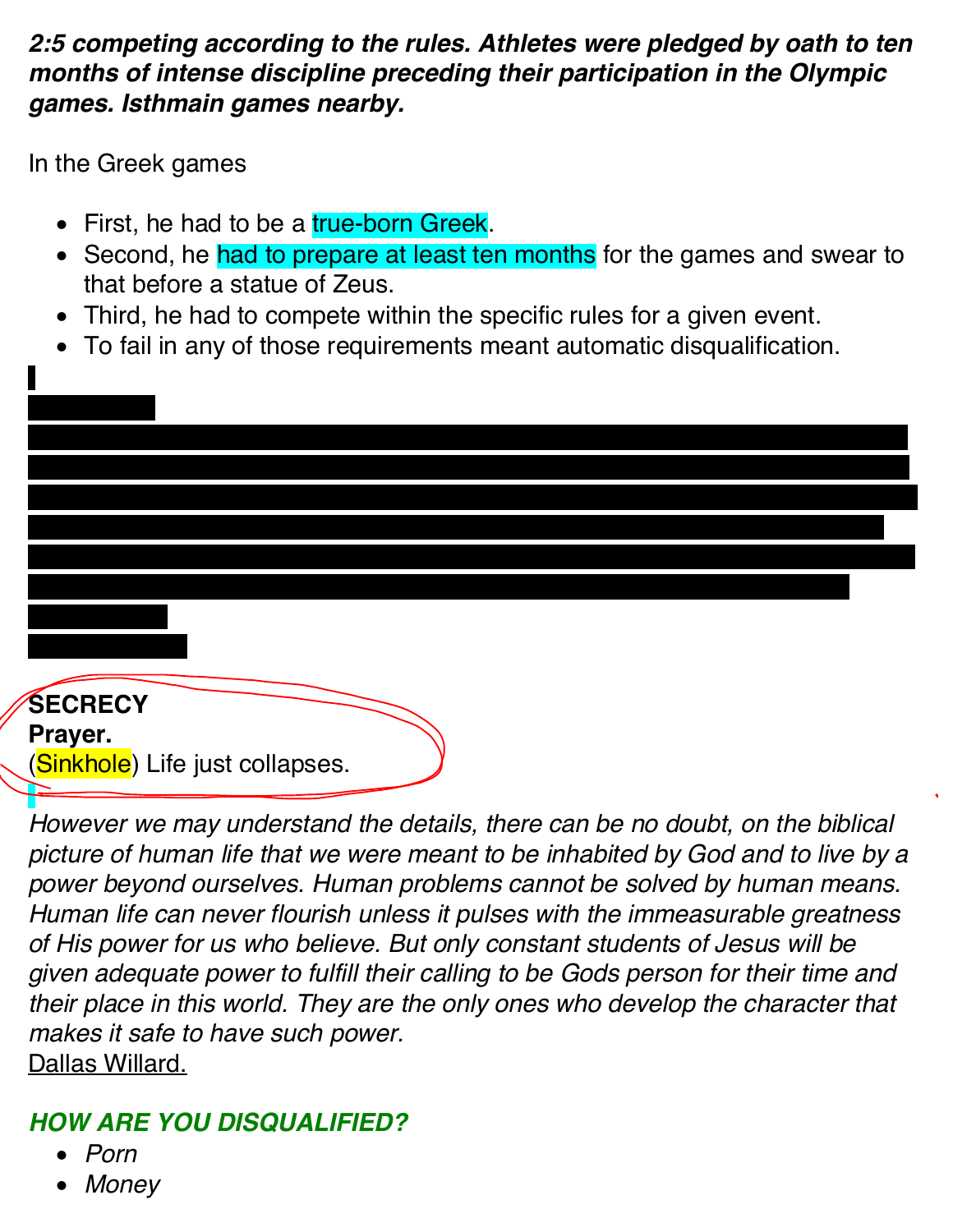• *Bitterness*

*Friend at seminary. Running off with stripper Other friend stole 800k and went to jail. Other friend misappropriating funds*

**As Paul emphasizes in that passage, the wreath (Stephanos) for which the Greek athletes competed was perishable, but the one for which the spiritual Christian competes is imperishable.** 

It is "the crown [Stephanos] of righteousness, which the Lord, the righteous Judge, will award to me on that day; and not only to me, but also to all who have loved His appearing" (2 Tim. 4:8),

**"the unfading crown of glory" we will receive "when the Chief Shepherd appears"** 

**(1 Peter 5:4),** 

**"the crown of life, which the Lord has promised to those who love Him" (James 1:12; Rev. 2:10).** 

**ATHLETE OR A SPECTATOR. IN TRAINING, OR WATCHING.**

*C. FARMER, HARVEST*

We are severed from the soil, and have no idea where the food comes from. We are able to get whatever we want, whenever we want.

*Hard-working is a participle form of the verb kopia***ō***, which means to toil intensely, to sweat and strain to the point of exhaustion if necessary.*

*WORKING HARD?*

*Seed Soil Harvest Season Watering. Patience.*

Sepuated from

 $\overline{c}$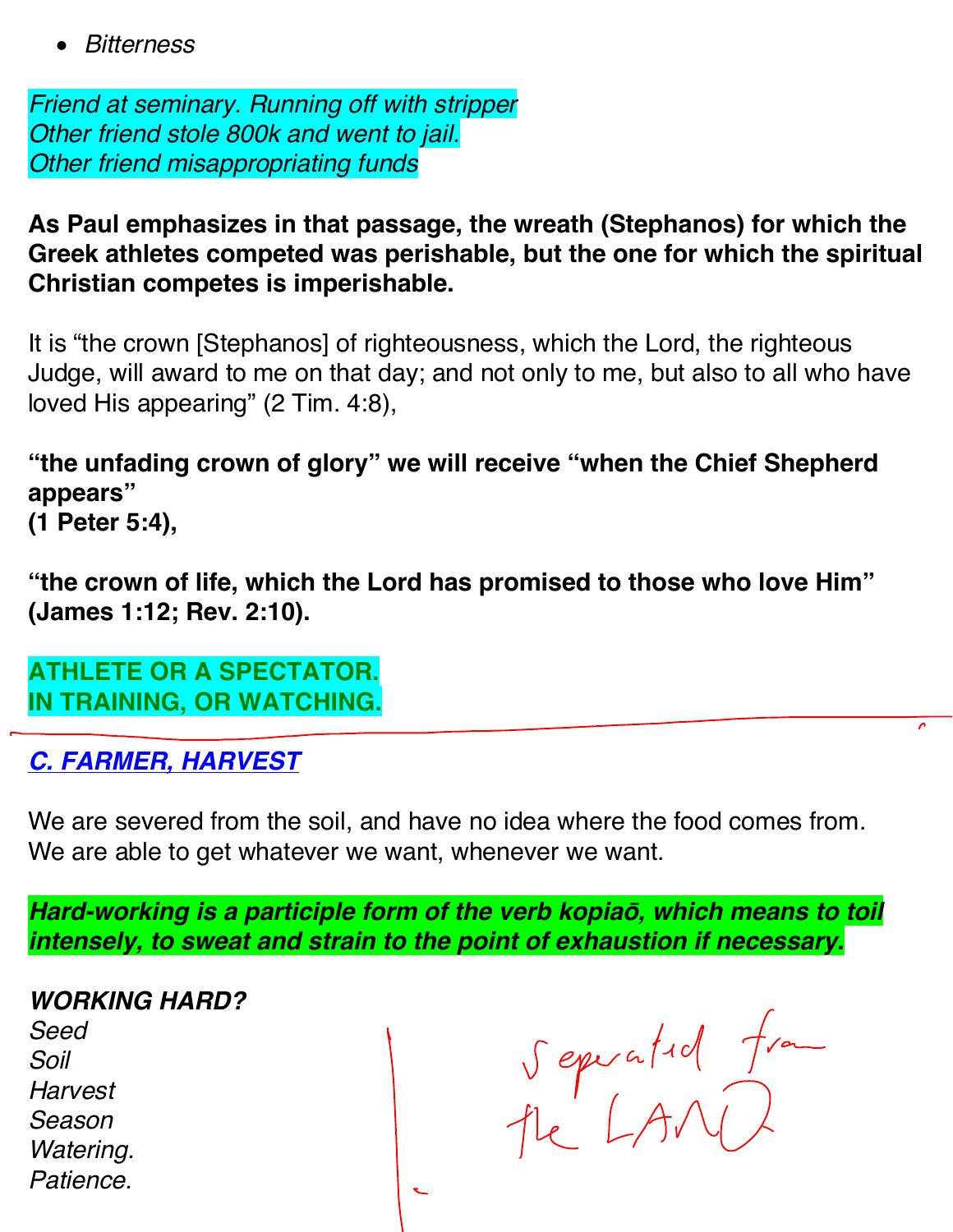*Leadership is often slow, unspectacular, with barely perceptible growth.*

*BEN GRIZZLE. Growing stuff in the Poconos. Ocro, Asparagus Putting up a fence. Dealing with deer, and pests.*

*BUT THE TASTE.*

*Loving the lost. Baptism. Alpha, then watching someone come all the way through. Gifts. Seeing someone grow and stumble but then they rise*

 $M$  att

#### *WORKING FARMER OR LAZY CONSUMER*

*"Therefore, my dear brothers, stand firm. Let nothing move you. Always give yourselves fully to the work of the Lord, because you know that your labor in the Lord is not in vain"*  1 Corinthians 15:58

**"Beyond warfare is victory, beyond the athlete's effort is the prize, and beyond agricultural labor is the crop."**

#### *D. REFLECT AND REMEMBER*

*7 Reflect on what I am saying, for the Lord will give you insight into all this. 8 Remember Jesus Christ, raised from the dead, descended from David. This is my gospel, for which I am suffering even to the point of being chained like a criminal. But God's word is not chained.*

#### **REFLECT**

- Cant trust
- Unreliable
- Weak in grace.
- Civilian
- **Spectator**
- Consumer.
- Forgotten Jesus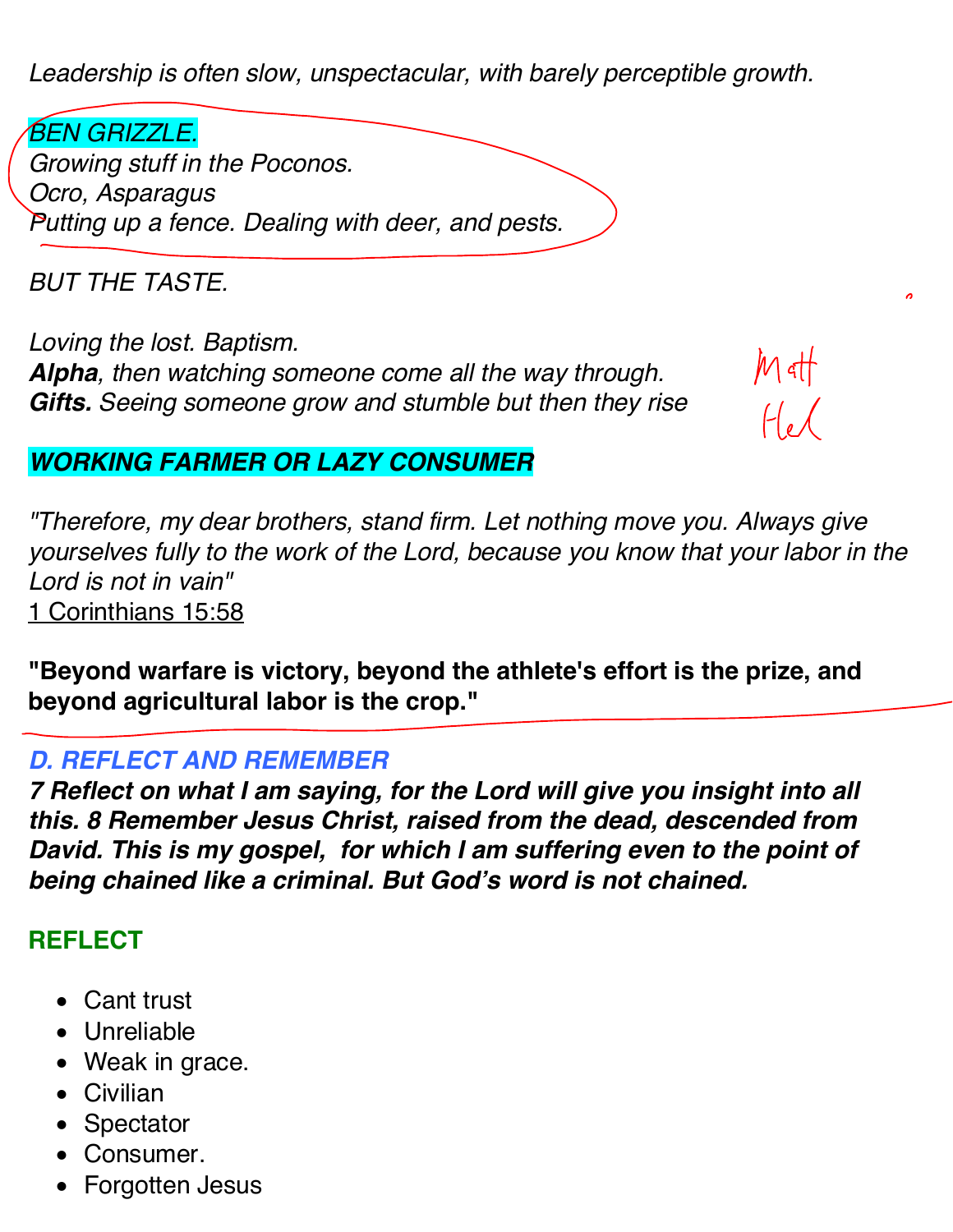• Mediocre life.

#### **OR**

- Trustworthy
- Reliable
- Strong in grace
- Soldier
- Competitor
- Farmer
- Vision of Jesus
- God will do something eternally significant with them.

## **REMEMBER**

- *Remember his love*
- *Remember his compassion*
- *Remember his devotion*
- *Remember his sacrifice*
- *Remember his discipline*
- *Remember his vision*
- *Remember his patience*

## **3-KIND OF REWARD THEY GET**

*20-In a large house there are articles not only of gold and silver, but also of wood and clay; some are for special purposes and some for common use. 21 Those who cleanse themselves from the latter will be instruments for special purposes, made holy, useful to the Master and prepared to do any good work.*

## **SPECIAL PURPOSES**

*20-In a large house there are articles not only of gold and silver, but also of wood and clay; some are for special purposes and some for common use.* **Holy** 

Useful

Not talking about worldly wisdom or influence. Growing your Instagram or whatever.

Eternal significance.